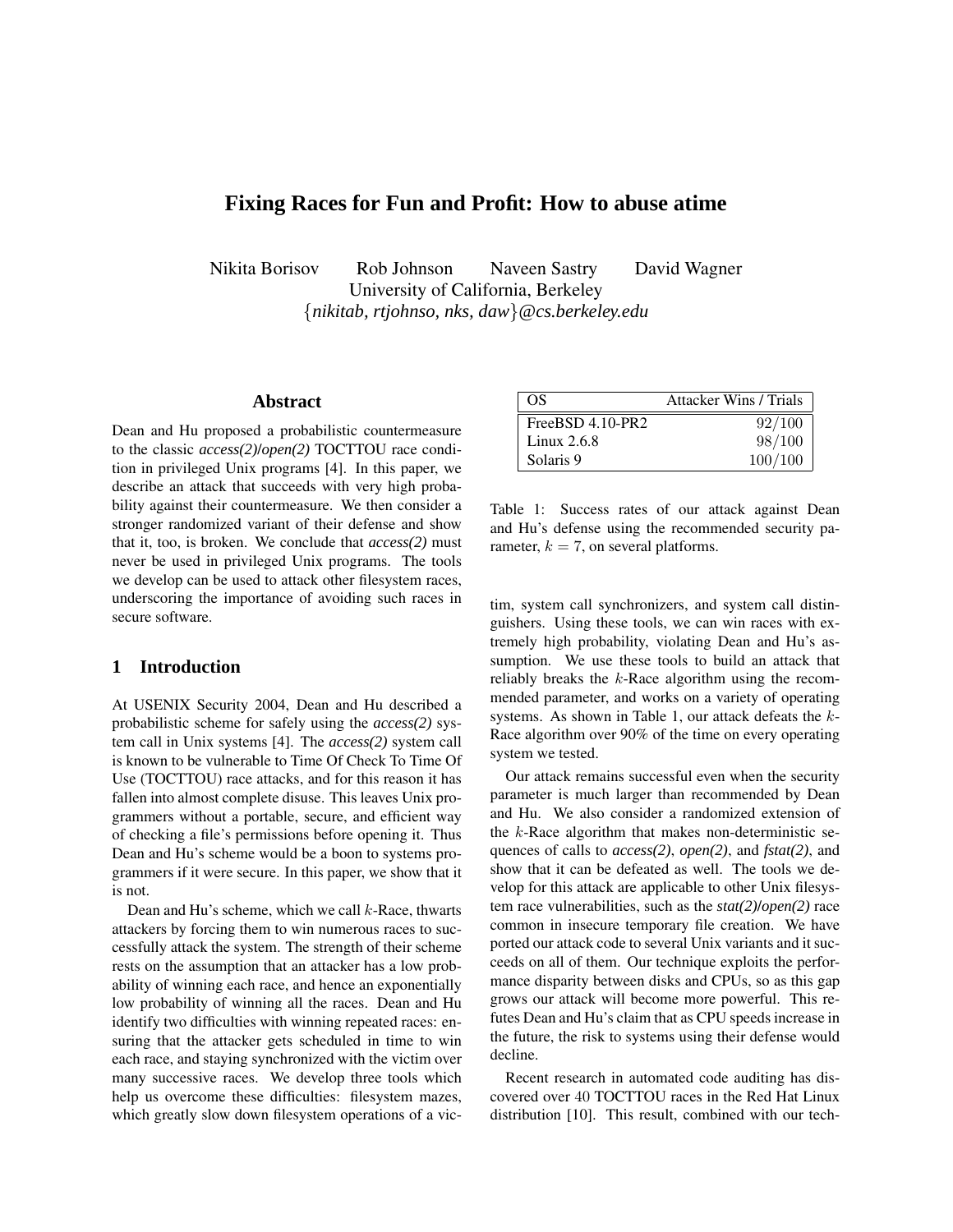niques for exploiting race conditions, shows that races are a prevalent and serious threat to system security.

In short, we show that the  $k$ -Race algorithm is insecure, that Unix filesystem races are easy to win, and that they will continue to be easy to win for the foreseeable future. The rest of this paper is organized as follows. We begin by reviewing setuid programs in Unix and the *access(2)*/*open(2)* race. Section 3 presents Dean and Hu's countermeasure for preventing *access(2)*/*open(2)* races. We then describe a simple attack on Dean and Hu's scheme in Section 4, and enhance this attack in Section 5. Sections 6 and 7 describe a randomized generalization of the k-Race algorithm, and an attack on that scheme. Section 8 considers other defenses against the *access(2)*/*open(2)* race. We consider related work in Section 9, and summarize our contributions in Section 10.

#### **2 The** *access(2)***/***open(2)* **race**

The *access(2)* system call was introduced to address a problem with setuid-root programs. The original Unix authors invented the setuid mechanism to support controlled sharing in Unix environments. A setuid program runs with the permissions of the executable's owner instead of the invoker, enabling it to use private data files that the program's invoker cannot access. As a special case, a setuid-*root* program can access any file on the system, including the invoker's personal files. This leads to a classic confused deputy problem [6].

To see how the confused deputy problem arises, consider a setuid-root printing program that prepares users' files for printing and puts them onto the printing queue.<sup>1</sup> The queue is not accessible to ordinary users, but the setuid-root program can write to it. The program should only let users print files that they themselves can access. Unfortunately, since setuid-root programs have permission to read every file on the system, this implementation does not have any easy way to determine whether the requested input file is readable by the caller.

To solve this problem, Unix introduced the *access(2)* system call. A setuid program can use the *access(2)* system call to determine whether the invoker has the rights needed to open a file. This solves the confused deputy problem, but it also introduces a new security vulnerability: Time Of Check To Time Of Use races [8]. The vulnerability occurs because the return value from *access(2)* tells us about the state of the filesystem at some recent time in the past, but tells us nothing about what the state will be when we next operate on the filesystem.

To illustrate the vulnerability, consider a typical setuid program, which might call *access(2)* to check a file's per-

```
// Victim (installed setuid-root)
void main (int argc, char **argv)
{
  int fd;
  if (\arccos(\arccos[1], R_0K) := 0)exit(1);fd = open(argv[1], O_RDOMLY);// Do something with fd...
}
```
Figure 1: A setuid-root program vulnerable to the *access(2)*/*open(2)* TOCTTOU race attack. An attacker may be able to change the filesystem between the calls to *access(2)* and *open(2)*.

missions and then call *open(2)* to actually open the file if the check succeeds, as shown in Figure 1. Unfortunately, this code idiom is insecure. A clever attacker can attempt to modify the filesystem (e.g. by changing symbolic links) between the *access(2)* and *open(2)* system calls so that when the setuid program calls *access(2)*, the given filename points to a safe, accessible file, but when the setuid program calls *open(2)*, the filename points to a protected file. Thus, even if a setuid program uses *access(2)*, an attacker can still trick it into opening files that it should not.

Figure 1 shows a typical setuid-root program that is vulnerable to the *access(2)*/*open(2)* race, and Figure 2 shows a simple attack program that can trick the victim into opening /etc/shadow, a file that only root can read. The attack is very timing dependent: the attack program only succeeds if it manages to interrupt the victim program between its *access(2)* call and *open(2)* call. When this happens, the *access(2)* call succeeds because, at that time, the path activedir/lnk resolves to a user-accessible file, public file. After the victim calls *access(2)*, it gets interrupted, and the victim changes the symbolic link activedir to point to dir1. When the victim resumes, it calls *open(2)* on activedir/lnk, which now resolves to /etc/shadow. Since the victim is a setuid-root program, the *open(2)* succeeds, but the victim believes that it has opened a file accessible by the invoking user.

Notice that the attacker has a much better chance of winning the race if  $dir0$  is not currently in the buffer cache. If that is the case, then the victim's call to *ac* $cess(2)$  will have to fetch the contents of  $dir0$  from disk. This I/O will put the victim to sleep, giving the attacker a chance to run and switch the symbolic link activedir. This observation is one of the key ideas behind our attack on the k-Race defense.

<sup>1</sup>This example is inspired by an actual vulnerability in *lpr* in Red Hat, see https://www.redhat.com/archives/ redhat-watch-list/1999-October/msg00012.html.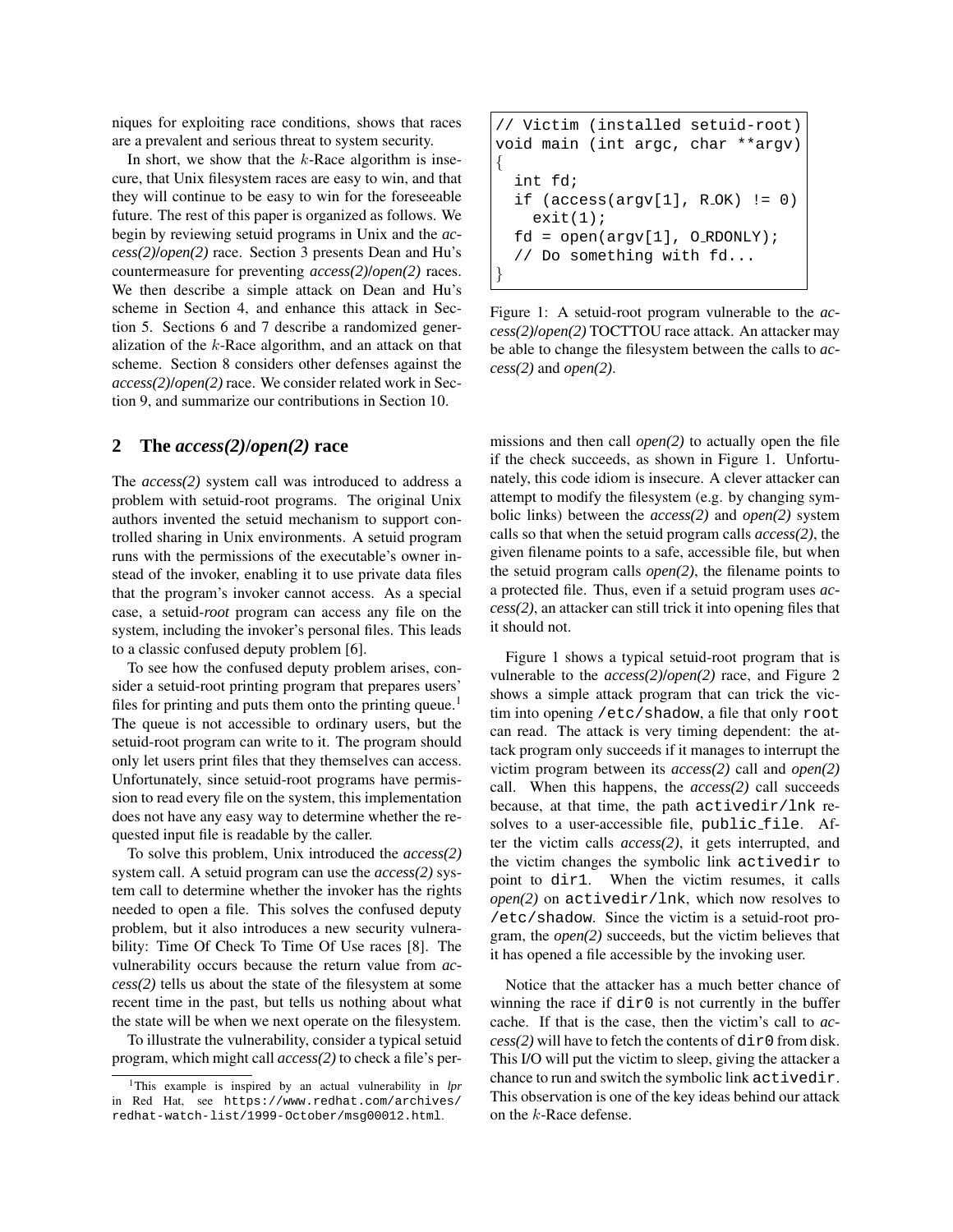```
// Attacker
void main (int argc, char **argv)
{
  // Assumes directories and links:
  // dir0/lnk -> public file
  // dir1/lnk -> /etc/shadow
  // activedir -> dir0
  // Let the victim run
  if (fork() == 0) {
    system("victim activedir/lnk");
    exit(0);}
 usleep(1); // yield CPU
  // Switch where target points
 unlink("activedir");
  symlink("dir1", "activedir");
}
```
Figure 2: A program for exploiting *access(2)*/*open(2)* races. A non-root attacker can use this program to exploit the setuid-root program shown in Figure 1.

# **3 The** k**-Race proposal**

Dean and Hu noticed that, in practice, exploiting the *access(2)* race condition can be quite difficult. Their experiments showed that a naive attacker can only expect to win a race with probability  $10^{-3}$  on uniprocessor machines and  $10^{-1}$  on multiprocessor machines. Based on this evidence, Dean and Hu proposed a probabilistic countermeasure to this race condition. By requiring the attacker to win a large number of races, they intended to make it practically impossible to successfully exploit the *access(2)*/*open(2)* race.

An implementation of their defense is given in Figure 3. The k-Race algorithm essentially repeats the *ac* $cess(2)$ /*open*(2) idiom k times. To ensure that the attacker must win a race between every system call, the k-Race algorithm uses *fstat(2)* to check that every *open(2)* call resolves to the same file. To see how this works, consider an attacker trying to defeat  $k$ -Race. After the victim makes the first *access(2)* call, the attacker must switch symlinks so that, when the victim calls *open(2)*, the given filename points to a protected file. After the first call to *open(2)*, the attacker has tricked the victim into opening a secret file, but the k-Race algorithm forces the attacker to continue racing with the victim as follows. The victim next performs another call to *access(2)*. The attacker must race to switch the symlink to point to a public file, or this *access(2)* call will not succeed. Next, the victim calls *open(2)* again and uses *fstat(2)* to verify that the re-

```
int dh_access_open(char *fname)
{
  int fd, rept_fd;
  int orig_ino, orig_dev;
  struct stat buffer;
  if (\arccos(fname, R_OK) != 0)return -1;
  fd = open(fname, O_RDONLY);
  if (fd < 0)return -1;
  // This is the strengthening.
  // *First, get the original inode.
  if (fstat(fd, &buffer) != 0)
    goto error;
  orig_inode = buffer.st_ino;
  orig_device = buffer.st_dev;
  // Now, repeat the race.
  // File must be the same each time.
  for (i=0; i < k; i++) {
    if (\arccos(fname, R_OK) != 0)goto error;
    rept_fd = open(fname, O_RDONLY);
    if (rept_fd < 0)
      goto error;
    if (fstat(rept_fd, &buffer) != 0)
      goto error;
    if (close(rept_fd) != 0)
      goto error;
    if (orig_inode != buffer.st_ino)
      goto error;
    if (orig_device != buffer.st_dev)
      goto error;
    /* If generation numbers are
       available, do a similar check
       for buffer.st_gen. */
  }
 return fd;
error:
 close(fd);
  close(rept_fd);
  return -1;
}
```
Figure 3: Dean and Hu's k-Race algorithm [4]. An attacker must win  $2k + 1$  races to defeat this algorithm.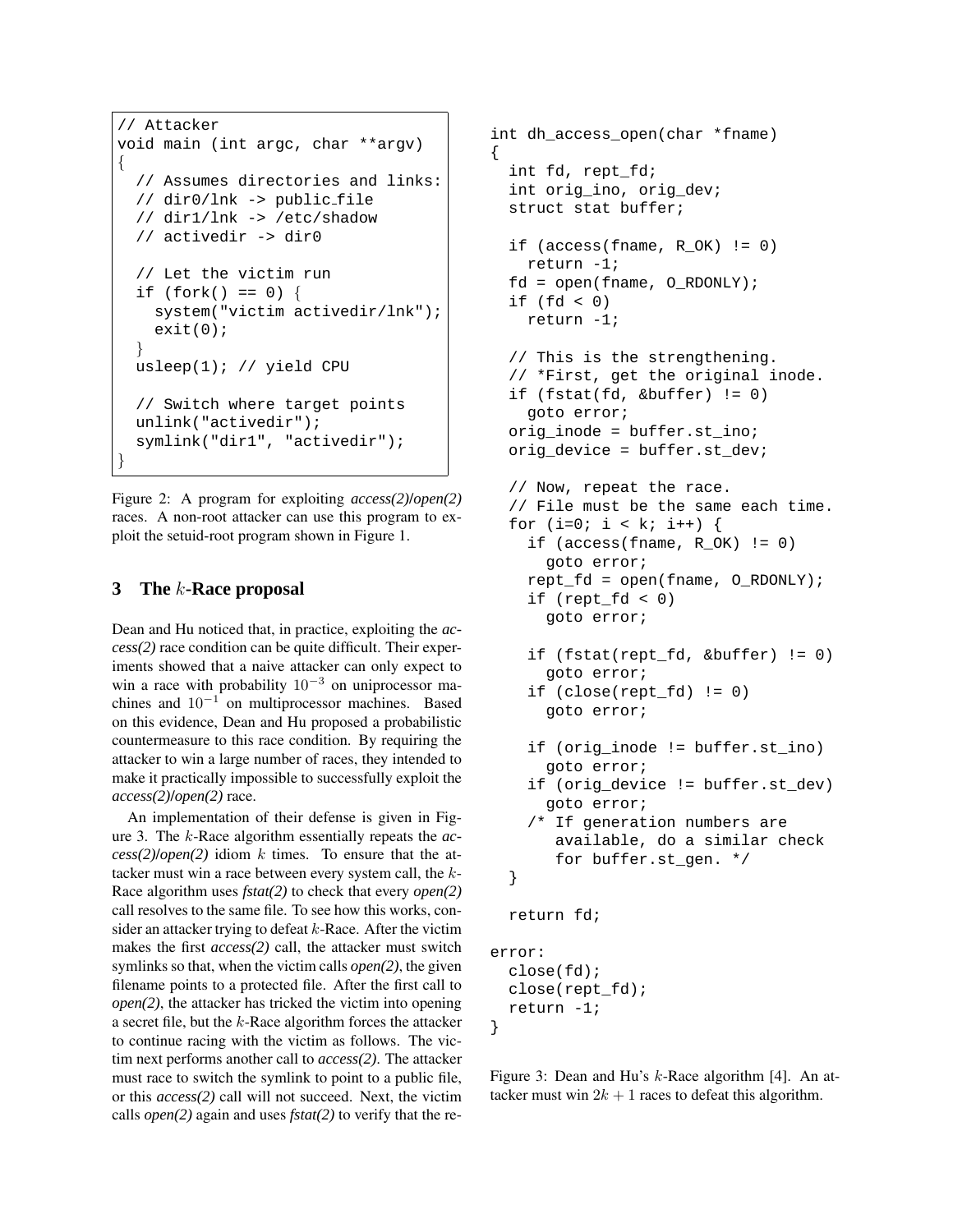sulting file descriptor is a handle on the same file as the result of the first call to *open(2)*. In order for this test to succeed, the attacker must race to switch the symlinks again to point to the private file. By making four system calls, *access(2)*, *open(2)*, *access(2)*, *open(2)*, the victim has forced the attacker to win three races.

In general, the k-Race algorithm allows the setuid-root program to make k *strengthening rounds* of additional calls to *access(2)* and *open(2)*, forcing the attacker to win a total of  $2k+1$  races. Dean and Hu reason that, since the adversary must win all  $2k + 1$  races, the security guarantees scale exponentially with the number of rounds. If p is the probability of winning one race, then the attacker will defeat the k-Race defense with probability  $\approx p^{2k+1}$ . Their measurements indicate that  $p \leq 1.4 \times 10^{-3}$  on uniprocessor machines on a range of operating systems, and  $p \leq 0.12$  on a multiprocessor Sun Solaris machine. Dean and Hu suggest  $k = 7$  as one reasonable parameter setting, and they estimate that with this choice the probability of a successful attack should be below  $10^{-15}$ .

In their argument for the security of their scheme, Dean and Hu consider a slightly modified attacker that attempts to switch activedir back and forth between dir0 and dir1 between each system call made by the victim. They observe that this attack will fail for two reasons. First, the attacker is extremely unlikely to win any race if dir0 is in the filesystem cache. Moreover, even if the attacker gets lucky and dir0 is out of cache during the victim's first call to *open(2)*, the victim's call to *open(2)* will bring dir0 into the cache. In this case, dir0 will be in the cache for the victim's second call to *open(2)*, so the attacker will lose that race. Dean and Hu's experiments support this claim. Second, they note that this attack requires that the attacker remain synchronized with the victim. Dean and Hu added random delays between each *access(2)* and *open(2)* call to foil any attempts by the attacker to synchronize with the victim.

Although filesystem caching and synchronization are real problems for an attacker, we show in the next section that it is possible to modify the attack to overcome these difficulties.

### **4 Basic Attack**

As Dean and Hu observed, an attacker must overcome two obstacles to successfully attack their scheme. First, filesystem caching prevents the attacker from winning multiple races. Second, the attacker must synchronize with the victim. We deal with each problem in turn.

**Avoiding the cache.** The attack analyzed by Dean and Hu succumbs to caching effects because it re-uses **for**  $i = 1$  **to**  $2k + 1$ **wait for victim's next system call link** activedir **to** diri

Figure 4: Our algorithm for defeating the k-Race algorithm. The algorithm forces the victim to perform I/O, and hence yield the CPU to the attacker, by switching among a series of directories, dir0, ..., dir15, all of which are out of the filesystem cache. The attacker detects the start of each of the victim's system calls by monitoring the access time of symbolic links in each directory.

dir0 and dir1. To avoid filesystem caching, we create 16 separate directories, dir0, . . ., dir15, and use each directory exactly once. The even-numbered directories dir0, dir2, . . ., dir14 all contain symbolic links to a publicly accessible file. The odd-numbered directories, dir1, dir3, ..., dir15, contain symbolic links to the protected file we are attacking, such as /etc/shadow. Initially, the symbolic link activedir points to dir0. After each of the victim's system calls, the attacker changes activedir to point to the next directory, as shown in the pseudo-code in Figure 4.

Since the attacker uses each directory exactly once, she has a much higher chance of winning all the races against the victim. If the attack begins with none of the directories in cache, then the victim will be forced to sleep on I/O for each of its system calls, giving the attacker time to update activedir to point to the next directory.

This attack succeeds only when  $dir0, \ldots, dir15$  are not in the operating system's buffer cache. If the attacker tries to run the attack immediately after creating these directories, she will fail because they will all still be in the cache. For the rest of this section, we assume the attacker has some method to flush all these directories from cache after creating them. Section 5 describes a more powerful attack that eliminates this assumption.

**Staying in sync.** To stay synchronized with the victim, the attacker must be able to detect when the victim has begun each call to *access(2)* or *open(2)*. The key insight is that Unix updates the access time on any symbolic links it traverses during name resolution.<sup>2</sup> The attacker can use this to monitor the filesystem operations performed by the victim. The attacker simply needs to

<sup>2</sup>Some NFS configurations do not update link access times, but every local filesystem we tested exhibited this behavior. Some kernels support a noatime mount option that disables access time updates. Access time polling is not critical to our attack, though. The system call distinguishers we develop in Section 7 can be used instead of access time polling to synchronize with the basic k-Race algorithm.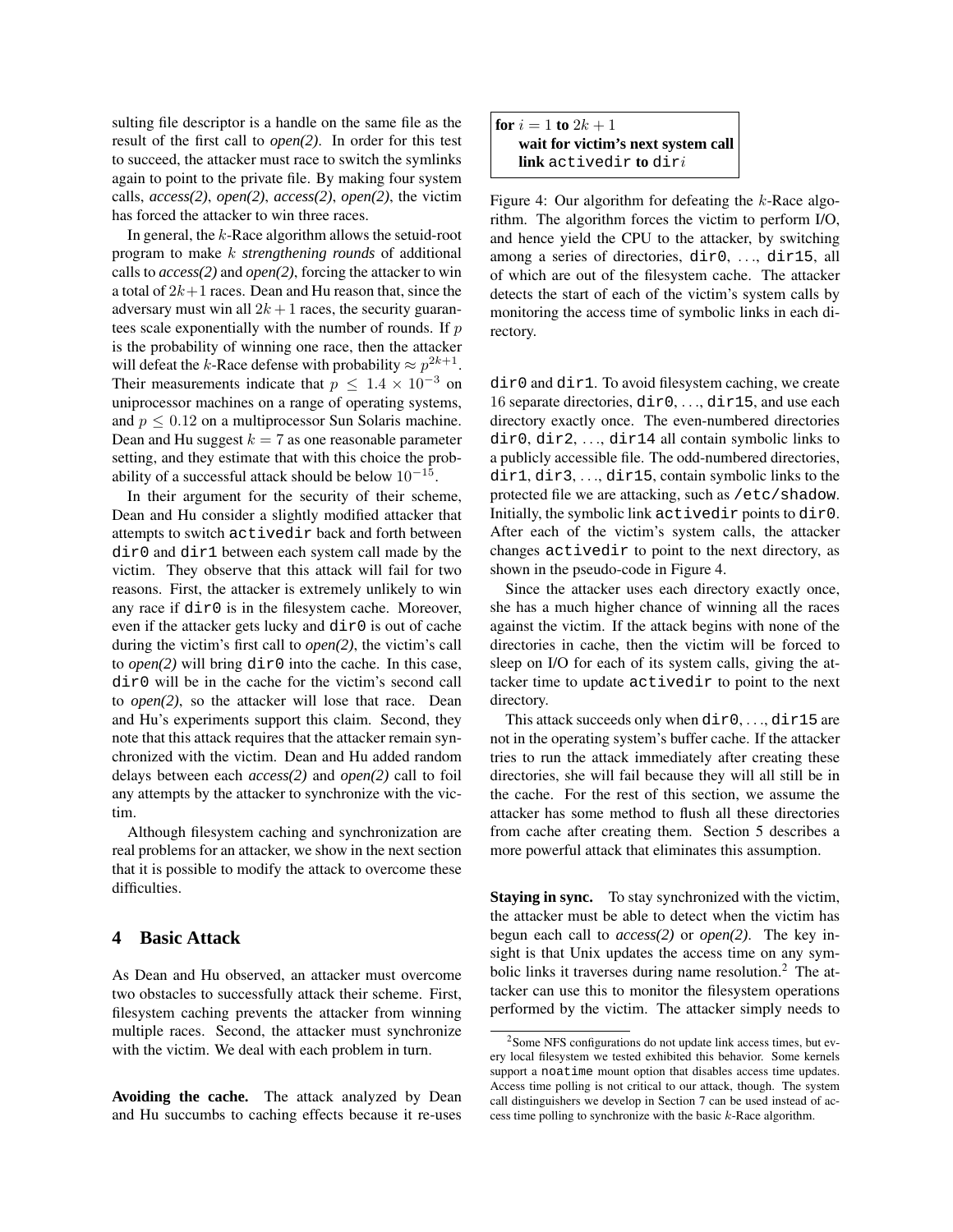| dir0/iotrap/lnk  | symlink | public_file                                       |
|------------------|---------|---------------------------------------------------|
| dir0/sentry      |         | $\xrightarrow{\text{symlink}}$ dir0/iotrap        |
| dir1/iotrap/lnk  | symlink | /etc/shadow                                       |
| dir1/sentry      |         | $\xrightarrow{\text{symlink}} \text{dir1/iotrap}$ |
| dir2/iotrap/lnk  | symlink | public file                                       |
| dir2/sentry      |         | $\xrightarrow{\text{symlink}} \text{dir2/iotrap}$ |
|                  |         |                                                   |
| dir15/iotrap/lnk |         | $\xrightarrow{\text{symlink}}$ /etc/shadow        |
| dir15/sentry     | symlink | dir15/iotrap                                      |

Figure 5: The directory structure used in our basic attack on the k-Race algorithm. The attacker synchronizes with the victim by polling the access time of dir*i*/sentry. The attacker must first flush all the iotrap directories from the filesystem cache so that the victim will sleep on I/O when it traverses them. The attacker creates a symbolic link activedir pointing to dir0 and runs the victim with arguement activedir/sentry/lnk.

poll the access time of a symbolic link in the path it passes to the victim. When the access time of that link changes, the victim must have begun a call to *access(2)* or *open(2)*.

Unfortunately, there is a small hitch with this simple approach. In Unix, the access time is recorded only to a 1-second granularity. Consequently, the attacker cannot poll the access time of activedir because, every time she updates activedir to point to a new directory, she will change its access time to the current second, and hence will not be able to detect further accesses for up to a second. By then, the race will be over. Moreover, the attacker cannot poll the access time on dir7/lnk since this would pull dir7 into the filesystem cache. This makes it a challenge to stay synchronized with the victim.

This hurdle can be surmounted with an appropriate re-arrangement of the directory structure. See Figure 5 for the directory structure we use to enable polling without disturbing the filesystem cache. Inside each directory, dir*i*, we create another subdirectory iotrap and a symbolic link sentry pointing to iotrap. We then create the final link, lnk, that points to the public or protected file inside dir*i*/iotrap. The attacker gives the victim the filename activedir/sentry/lnk, and polls the access time of activedir/sentry.

#### **Summary.**

1. The attacker creates 16 directories as shown in Figure 5 and a symbolic link activedir to dir0.

- 2. She forces the cache entries for these directories out of memory.
- 3. The attacker then executes the victim with argument activedir/sentry/lnk.
	- (a) The victim calls *access(2)*. The kernel begins traversing this path and updates the access time on dir0/sentry. After resolving the symbolic link dir0/sentry, the victim is put to sleep while the operating system loads the contents of dir0/iotrap. The victim is now suspended in the middle of executing the *access(2)* call.
	- (b) The attacker then gains the CPU, and polls the access time on dir0/sentry. Upon noticing that the access time has been updated, the attacker knows that the victim has begun its first *access(2)* call. The attacker switches activedir to point to dir1 and begins polling the access time on dir1/sentry. The victim's suspended *access(2)* call will not be affected by this change to activedir because it has already traversed that part of the path.
	- (c) Eventually, the victim's I/O completes and it finishes the *access(2)* call successfully.

When the victim calls *open(2)*, the exact same sequence of events occurs: the kernel updates the access time on dir1/sentry, the victim sleeps on I/O loading dir1/iotrap, the attacker runs and notices the updated access time on dir1/sentry, the attacker switches activedir to point to dir2, and the victim completes the *open(2)* successfully. This process repeats for the victim's remaining system calls, and the attacker fools the victim into opening a protected file.

We implemented and tested this simple attack on several different machines and found that the attack works but is extremely sensitive to the target machine's state. For example, if the directories used in the attack happen to be arranged close together on disk, then the attack will often fail. In the next section, we develop a robust version of this attack that succeeds with high probability on all the machines we tested.

# **5 Full Attack**

In this section, we increase the power and reliability of our attack. The full attack is robust, succeeds with high probability, can defeat the k-Race algorithm with over 100 rounds of strengthening, and doesn't depend on the attacker's ability to perfectly flush the kernel filesystem cache.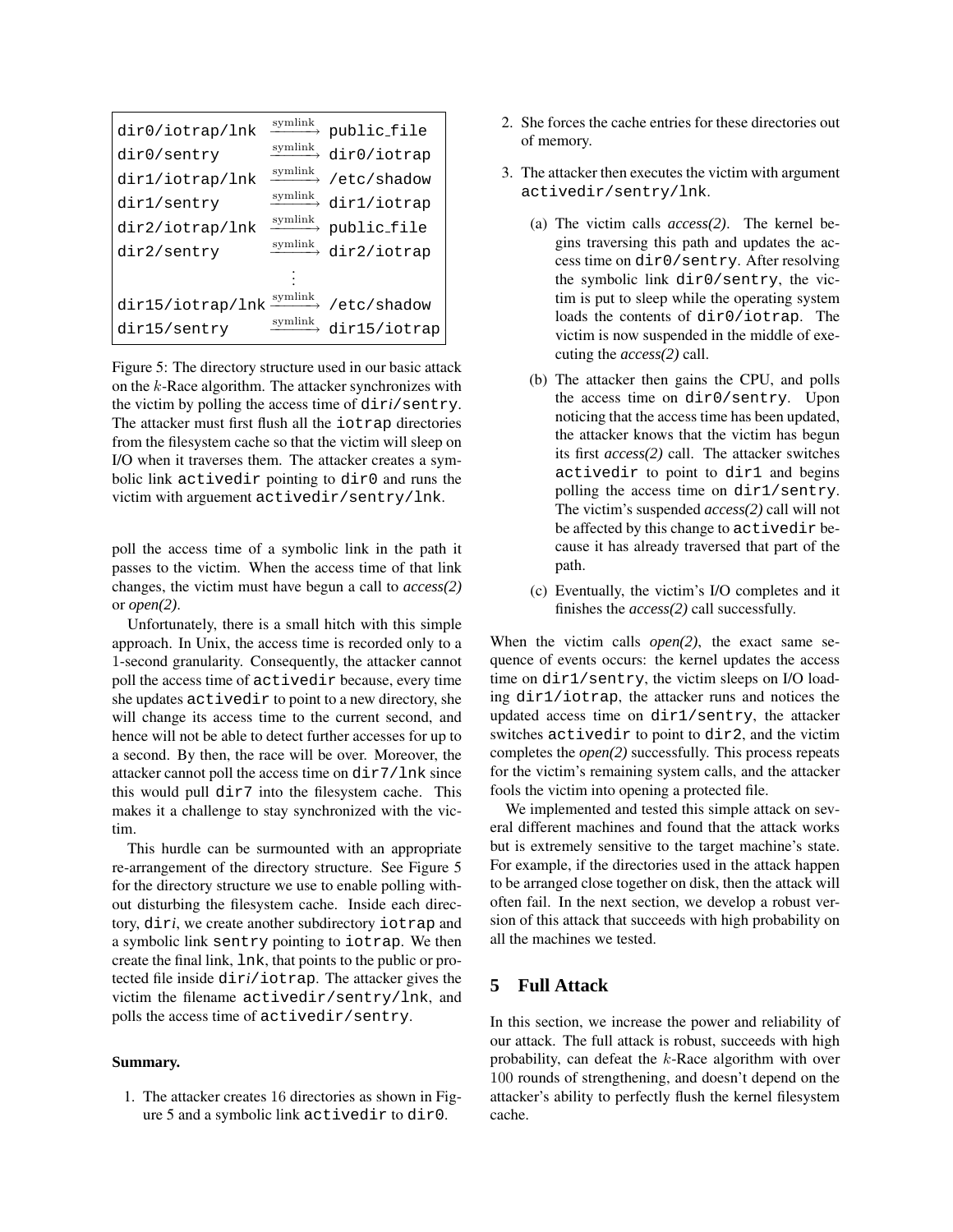

Figure 6: Malicious directory structure to force the victim to sleep on I/O with extremely high probability and hence enable the attacker to win a single race. We call this structure a *maze*. We place an arrow between a symbolic link and the target it references in a dotted box.

**I/O amplification.** We develop a tool called a *maze* to slow down the I/O operations of the victim and hence increase the chances that it will sleep. We start by creating a deep tree of nested directories. For example, inside dir0, the attacker creates the tree  $dir/dir/$ .. ./dir/lnk instead of just dir/lnk. We call such a deep nested directory structure a *chain*. The link sentry should now point to dir/dir/.../dir, and hence the attacker still runs the victim with the argument activedir/sentry/lnk. The victim will be forced to sleep on I/O if at least one of the directories in the chain is not currently in the buffer cache. Most Unix systems impose a limit on the length of filename paths, known as MAXPATHLEN, and this limits the depth of chains created by the attacker. Common values for MAXPATHLEN are 1024 and 4096 characters. Even with these limits an attacker can create a directory tree over 500 directories deep, but the attacker can do even more.

MAXPATHLEN only limits the number of path elements that may be specified in a single system call, it does not limit the number of directory elements that may be traversed during a single name lookup. An attacker can use symbolic links to connect two chains together as follows. First, the attacker creates a chain



Figure 7: Algorithm to create the directory structure in Figure 6.

chain0/dir/dir/.../dir/lnk, as above. Then she creates another chain chain1/dir/dir/.../  $dir/lnk$ , where the symbolic link at the bottom of this chain points to chain0/dir/dir/.../dir. The sentry link should now point to chain1/dir/dir/ .../dir. Now the attacker can invoke the victim, passing it the path activedir/sentry/lnk/lnk. If each chain is  $N$  directories deep, then the victim will need to traverse 2N directories to resolve this filename.

This technique can be extended to create a *maze* of up to C chains, chain $C - 1$ , chain $C - 2$ , ..., chain0, where each chain has at its bottom a symbolic link pointing to the bottom of the next chain. Figure 6 shows one such maze of directories in its entirety. For simplicity, we create a final link,  $exit$ , pointing to the target file, at then end of the maze. We also use shorter names for the directories in each chain, enabling us to create deeper chains within the constraints of MAXPATHLEN. Pseudocode for constructing this maze is given in Figure 7. With this structure, the attacker runs the victim with the filename argument activedir/sentry/lnk/.../ lnk/lnk.

With  $C$  chains, each  $N$  directories deep, the victim will have to traverse  $CN$  directories to resolve the given filename. Unix systems usually impose a limit on the total number of symbolic links that a single filename lookup can traverse. Table 2 gives the MAXPATHLEN and link limit for some common versions of Unix. For example, Linux 2.6 limits filename lookups to 40 symbolic links to prevent "arbitrarily long lookups." <sup>3</sup> This limits the attacker to  $C < 40$ . Despite this limit, the attacker can still force the victim to visit over 80, 000 di-

<sup>3</sup>Comment in fs/namei.c. Note that this is not the same limit that is used to prevent symbolic link loops, since each symbolic link lookup is within a different component of the path.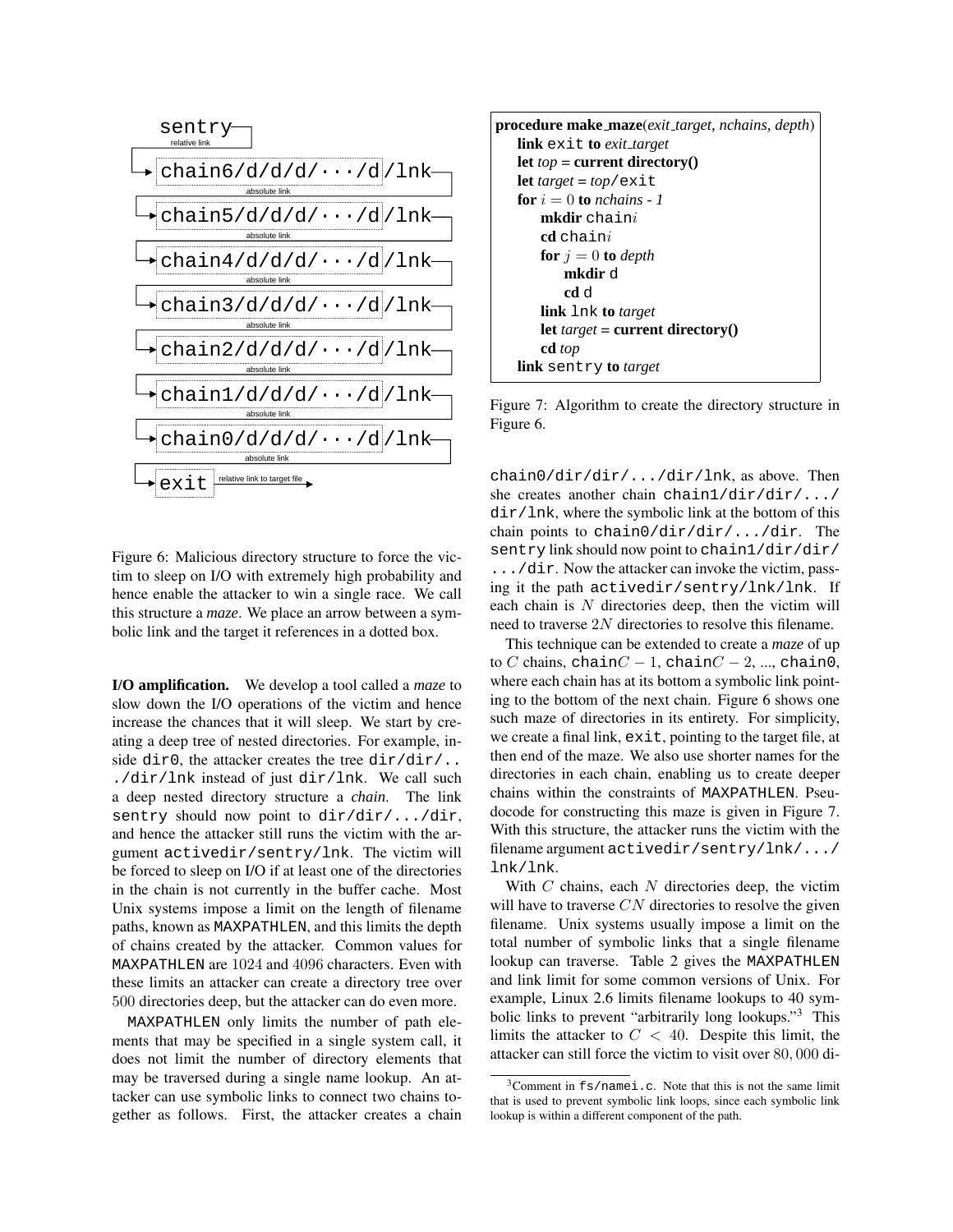| OS                 | Filesystem | MAXPATHLEN |    |      | Link limit Dir. Size Max. Maze Max. Maze |           |
|--------------------|------------|------------|----|------|------------------------------------------|-----------|
|                    |            |            |    | (KB) | Length                                   | Size (MB) |
| Linux $2.6.8$      | $ext{3}$   | 4096       | 40 |      | 81920                                    | 327       |
| Solaris 9          | ufs        | 1024       | 20 | 0.5  | 10240                                    | 5         |
| $FreeBSD 4.10-PR2$ | ufs        | 1024       | 32 | 0.5  | 16384                                    |           |

Table 2: MAXPATHLEN, the symbolic link limit, and other relevant parameters for three common Unix variants. Notice that on Linux a single filename lookup can require traversing over 300MB of on-disk data.

rectories every time it calls *access(2)* or *open(2)*. The attacker is very likely to win the race if even just one of these directories is not in the filesystem buffer cache.

Table 2 also shows the on-disk size of the largest maze possible on each system. This figure gives us some insight into why this attack is so successful. For example, under Linux 2.6, an attacker can construct a filename that requires loading over 300MB of data from disk, just to resolve it. It is not surprising that when the victim calls *access(2)* or *open(2)* on such a filename it is extremely likely to sleep on I/O, giving the attacker plenty of time to execute her attack.

**Probabilistic cache flushing.** Mazes are so powerful that the attacker does not need to flush all the attack directories from cache. Instead, she can simply do "best effort" flushing by engaging in filesystem activity of her own. This activity will cause the buffer cache to flush old items to make space for the new ones. For example, running the command grep -r any string /usr  $>$  /dev/null 2>&1<sup>4</sup> populates the buffer cache with new items and will often flush some of the attack directories from the cache. With large mazes, the recursive grep is very likely to flush at least one of the directories in each maze, enabling the attacker to successfully break the  $k$ -Race algorithm.

**Summary.** To defeat k-Race using k strengthening rounds, the attacker creates  $M = 2k + 2$  directories, maze0, ..., maze $2k + 1$ , builds a maze in each of these directories, and sets the symlink activemaze to initially point to maze0, as shown in Figure 8. The exit links in the even-numbered mazes point to an attacker accessible file, and the exit links in the odd-numbered mazes point to the protected file under attack. After creating this directory setup, the attacker uses grep orsome other common Unix tool to flush some of the directories in the mazes out of cache. She then executes the victim with the path activemaze/sentry/lnk/.../ lnk and advances activemaze to point to the next



Figure 8: Malicious directory structure to attack the k-Race defense using the maze structure from Figure 6. This construction is particularly effective when  $k$  is large.

maze directory whenever she detects that the access time of activemaze/sentry has changed.

**Experimental results.** We implemented the k-Race algorithm, including randomized delays between every system call and between each round of strengthening. We did not implement the extended  $k$ -Race defenses, such as setting the victim scheduling priority to FIFO or using mlock() to pin its pages in memory. We do not believe these enhancements would prevent our attack from succeeding.

We implemented and tested the attack on three Unix variants: Linux 2.6.8, Solaris 9, and FreeBSD 4.10-PR2. The Linux machine contains a 1.3GHz AMD Athlon processor, 1GB of RAM,and a 160GB, 7200RPM IDE disk with an 8MB on-disk cache and 9ms average seek time. The FreeBSD machine contains a 1.4GHz Pentium IV, 512MB of RAM, and a 40GB, 7200RPM IDE disk with a 2MB on-disk cache and 8.5ms average seek time. The Solaris machine is a multiprocessor with two 450MHz UltraSPARC processors, 1GB of RAM, and a RAID-1 mirror built on two 9GB SCSI disks: one 10, 000RPM drive with a 4MB buffer, and one 7200RPM disk with a

<sup>&</sup>lt;sup>4</sup>We have found this method more reliable if the grep command searches the files on the same disk as the mazes. This is likely to be a consequence of on-disk caching.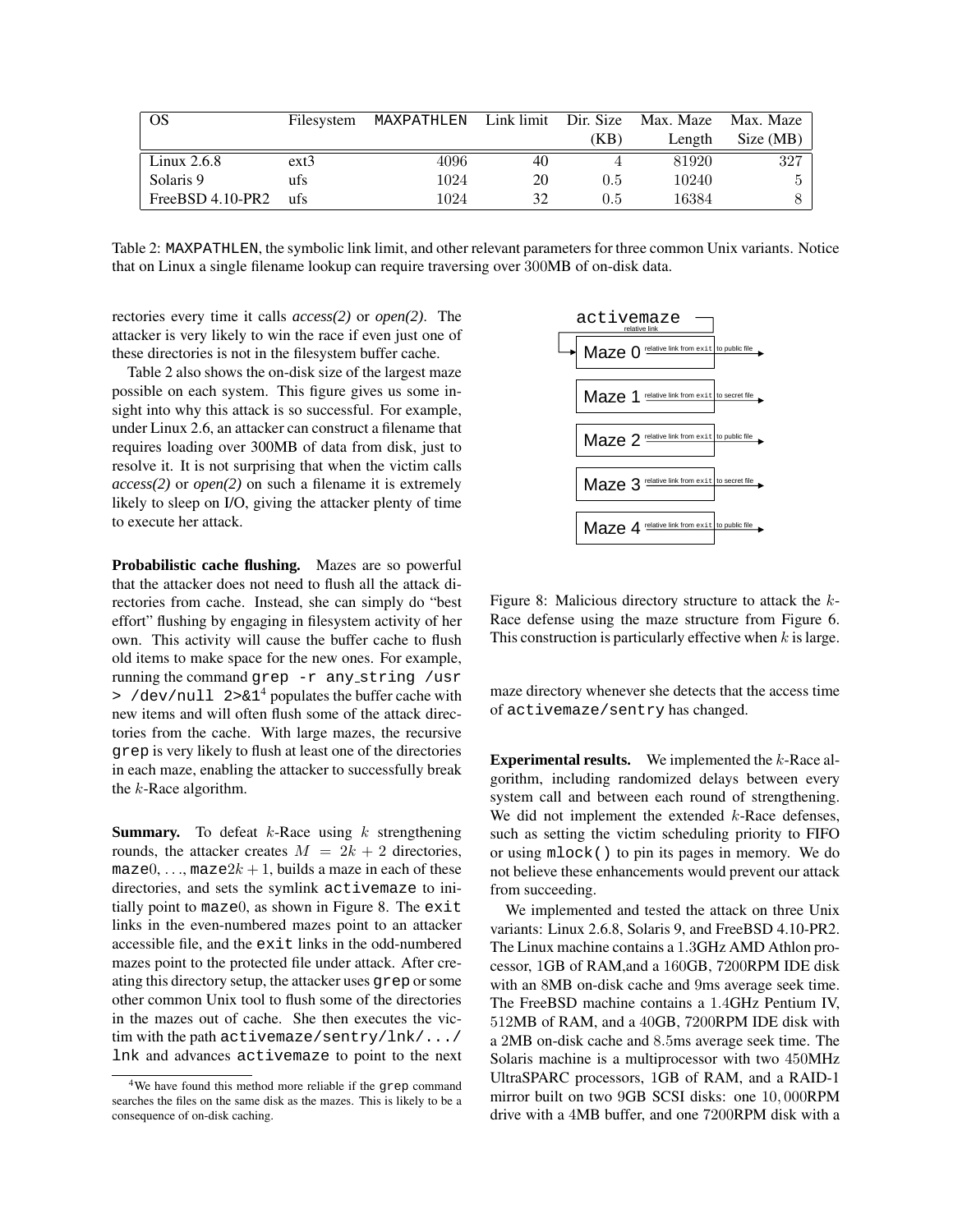| OS                              | $k$ -Race Parameters |                | <b>Attack Parameters</b> |              | Wins / Trials |
|---------------------------------|----------------------|----------------|--------------------------|--------------|---------------|
|                                 | k.                   | Randomized     | M                        | $C \times N$ |               |
| $\overline{\text{Linux}}$ 2.6.8 | 100                  | N <sub>0</sub> | 201                      | 400          | 22/100        |
| Solaris 9                       | 100                  | N <sub>0</sub> | 201                      | 400          | 83/100        |
| FreeBSD 4.10-PR2                | 100                  | N <sub>0</sub> | 201                      | <b>200</b>   | 100/100       |
| Linux $2.6.8$                   | 100                  | Yes            | 201                      | 400          | 19/100        |
| Solaris 9                       | 100                  | Yes            | 201                      | 1200         | 77/100        |
| FreeBSD 4.10-PR2                | 100                  | Yes            | 201                      | <b>200</b>   | 88/100        |
| Linux $2.6.8$                   | 1000                 | N <sub>0</sub> | 50                       | 7000         | 83/100        |

Table 3: Attack success rates against the k-Race algorithm.  $k$  is the k-Race security parameter, M is the number of maze directories used for the attack,  $C \times N$  is the total number of directories in each maze. We used grep to flush the filesystem cache before each trial. The first three experiments show that our maze attack works on several versions of Unix and scales to large values of  $k$  by using more mazes. The three experiments against the randomized  $k$ -Race algorithm show that our system call distinguishers are effective, and that our attack is insensitive to the ordering of the victim's calls to *access(2)*, *open(2)*, and *fstat(2)*. The last experiment with  $k = 1000$  shows that by re-using mazes we can even attack extremely large values of k.

2MB buffer. The Linux machine used the ext3 filesystem, while the Solaris and FreeBSD machine each used ufs. Table 2 summarizes the configuration and capabilities of each machine and its operating system. Our results are given in Table 3, and show that, even with  $k = 100$ , we can defeat the k-Race algorithm easily on a variety of systems. For example, we were able to win 83 out of 100 trials on Solaris, and 100 out of 100 trials on FreeBSD.

We stop short of performing an exhaustive analysis of how individual factors such as memory size, hard drive model, and operating system affect the success of our attack. Our goal is simply to show that the attack is successful under a broad sampling of realistic hardware and software characteristics, which is sufficient evidence that the  $k$ -Race defense must not be used in practice.

**Extensions.** Our attack avoids the filesystem cache by using a separate maze for each of the victim's system calls, but we can re-use mazes for extremely large values of k. As shown in Table 2, large mazes can consume over 300MB of disk space on some operating systems. A machine with, say, 1GB of RAM can only cache 3 of these mazes, so after the victim performs 4 system calls, the operating system will have flushed many of the cache entries for directories in the first maze. The attacker can therefore safely reuse the first maze. In general, the adversary can break the  $k$ -Race defense using extremely large k by creating as many mazes as necessary to fill the filesystem cache and then cycling among these mazes during the attack. We used this technique to attack k-Race with  $k = 1000$  on Linux 2.6, and found that with 50 mazes of sizes 28MB each, we can break the k-Race defense 83 times out of 100. (We used mazes smaller than the maximal size because, even with this size of maze, a single trial was taking over 5 minutes.)

If the I/O amplification methods described above are not sufficient to enable the attacker to win races handily, she can create thousands of dummy files in each directory of each chain. This method of slowing down name resolution was previously suggested by Mazières and Kaashoek [5]. These dummy entries will force the kernel to read even more data from disk while performing name resolution for each of the victim's system calls. As mentioned above, resolving a filename through a maze may require reading hundreds of megabytes of data from disk. By adding dummy entries in each chain directory, an attacker can force the kernel to read *gigabytes* of data from disk. We did not implement this extension because the basic mazes were sufficient to attack every system we tested.

In summary, we have shown a practical attack against the k-Race defense using extremely high values for the security parameter  $k$  and on a variety of Unix operating systems.

### **6 A Randomized** k**-Race Algorithm**

Dean and Hu's defense performs a deterministic sequence of *access(2)* and *open(2)* system calls, and the attack in Section 4 exploits that by deterministically switching between a publicly accessible file and the target file. This suggests a potential countermeasure to our attack: in each iteration of strengthening, the victim randomly chooses to perform either an *access(2)* or *open(2)* call. Now our attack will fail unless it can determine the victim's sequence of system calls. We next introduce system call distinguishers to overcome this obstacle.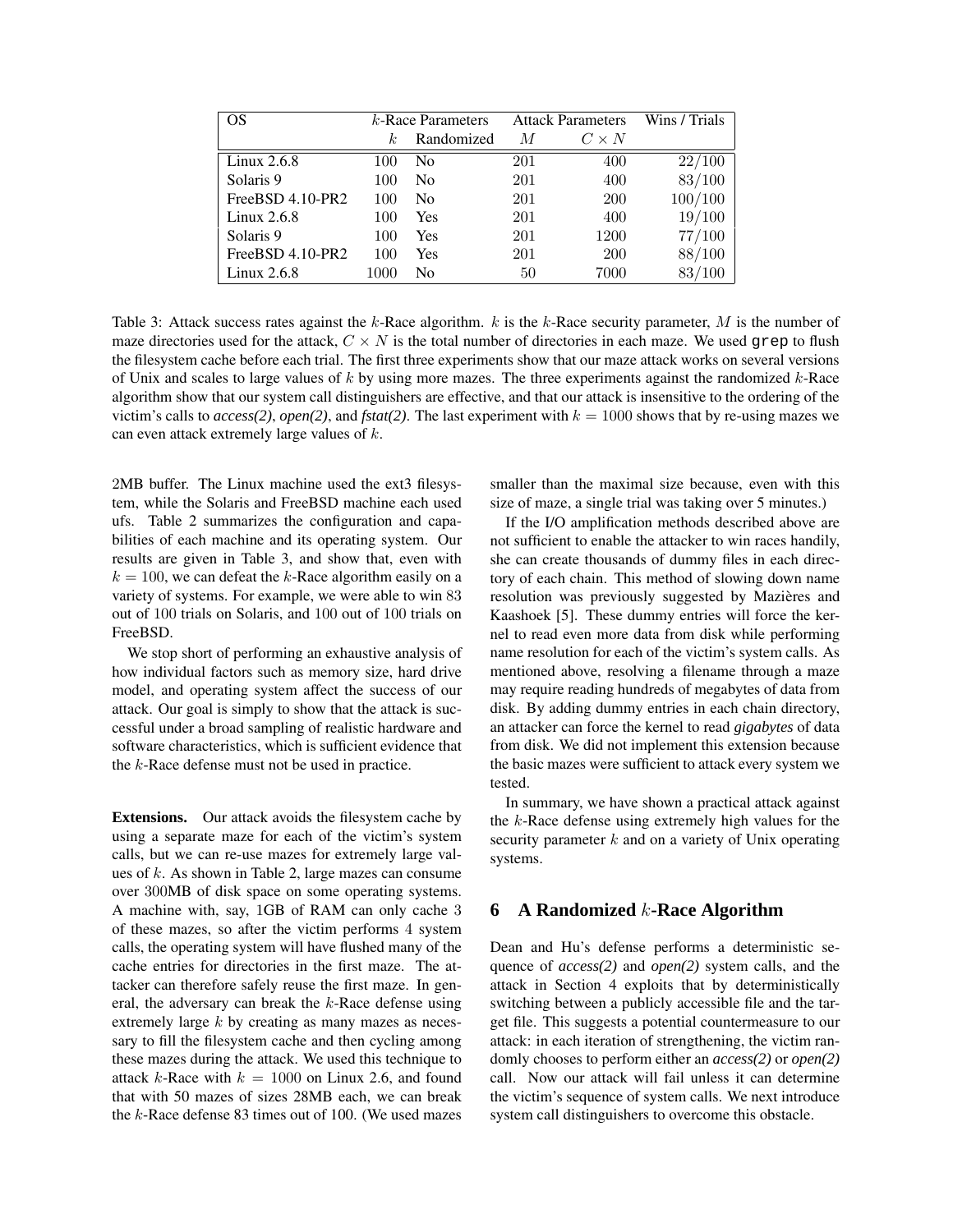

Figure 9: Malicious directory structure for attacking the randomized  $k$ -Race defense. The exit links in each maze point to the symbolic link target and the attacker points target to the public or protected file depending on the victim's current system call.

# **7 Attack on Randomized** k**-Race**

Recall that our attack program gains access to the CPU while the victim is in the middle of executing one of its system calls, so it is impossible for the adversary to predict the victim's next system call. Instead, we describe methods for determining the victim's current system call and reacting appropriately.

Distinguishing *access(2)* and *open(2)* calls is surprisingly easy on most Unix operating systems. In Solaris 9, any process can read the current system call number of any other process from /proc/*pid*/psinfo. Linux and FreeBSD do not export the system call numbers of processes, but we can exploit a side effect of their implementations of the *access(2)* system call. Recall that *access(2)* enables a setuid-root process to determine if the invoking user can access a certain file. When a setuidroot process runs, the invoking user's ID is stored in the processes *real user ID*, and its *effective user ID* is set to 0, giving it root privileges. FreeBSD implements the *access(2)* system call by copying the process's real user ID to its effective user ID, resolving the given filename and performing permission checks using the effective user ID, and then restoring the effective user ID to its original value. Every process's real and effective user IDs can be read from /proc/*pid*/status on FreeBSD, so an at-

|                                          | <b>for</b> $i = 1$ to $2k + 1$                         |  |  |  |  |  |
|------------------------------------------|--------------------------------------------------------|--|--|--|--|--|
|                                          | save atime(activemaze/sentry)                          |  |  |  |  |  |
| while atime(activemaze/sentry) unchanged |                                                        |  |  |  |  |  |
|                                          | sleep                                                  |  |  |  |  |  |
|                                          | distinguish victim's current system call               |  |  |  |  |  |
|                                          | toggle target symlink between secret and               |  |  |  |  |  |
|                                          | public to match victim's system call                   |  |  |  |  |  |
|                                          | $\mathop{\text{link}}\nolimits$ activemaze to maze $i$ |  |  |  |  |  |
|                                          |                                                        |  |  |  |  |  |

Figure 10: Attacker's algorithm to defeat the k-Race scheme after setting up the directory structure depicted in Figure 9. The victim opens the file activemaze/sentry/lnk/lnk/.../lnk.

tacker can determine whether the victim is currently calling *access(2)* or *open(2)* by simply checking the victim's user IDs: if the victim's effective and real user IDs are equal, then it is calling *access(2)*, otherwise it is calling *open(2)*. Linux implements *access(2)* in a similar way, but Linux has a notion of a process "filesystem user ID" (fsuid) that is used in all filesystem-related permission checks. The Linux *access(2)* system call copies the process's real user ID to its filesystem user ID instead of its effective user ID, but the attacker can still use the same idea. She simply checks whether the victim's filesystem ID is equal to its real user ID. We have tested these *access(2)*/*open(2)* distinguishers on Solaris 9, Linux 2.6, and FreeBSD, and they all work. Based on our reading of OpenBSD's source code, its *access(2)* implementation behaves just like FreeBSD's, so this attack should work on OpenBSD, as well.

Once the adversary has determined which system call the victim is executing, she must change the symbolic links in the maze to ensure the victim's system call succeeds. Toggling activemaze will not work because, by the time the attacker gets to run, the victim has already resolved that symbolic link. The attacker needs to switch a symbolic link that the victim has not processed yet. To support this operation, we set up the mazes as shown in Figure 9, and the attacker toggles the symbolic link, target, between the public and protected files based on the victim's current system call. Figure 10 shows the attacker's new algorithm. When the victim makes a system call, it is forced to sleep on I/O while resolving the filename. The attacker then wakes up, determines the victim's current system call, switches target so the victim's system call will succeed, and advances activemaze to point to the next maze. When the victim resumes, it finishes resolving the filename using the new value for target, so the system call succeeds.

We tested this attack on Linux, Solaris, and FreeBSD. Table 3 shows our results. Against the randomized  $k$ -Race algorithm using  $k = 100$  our attack won at least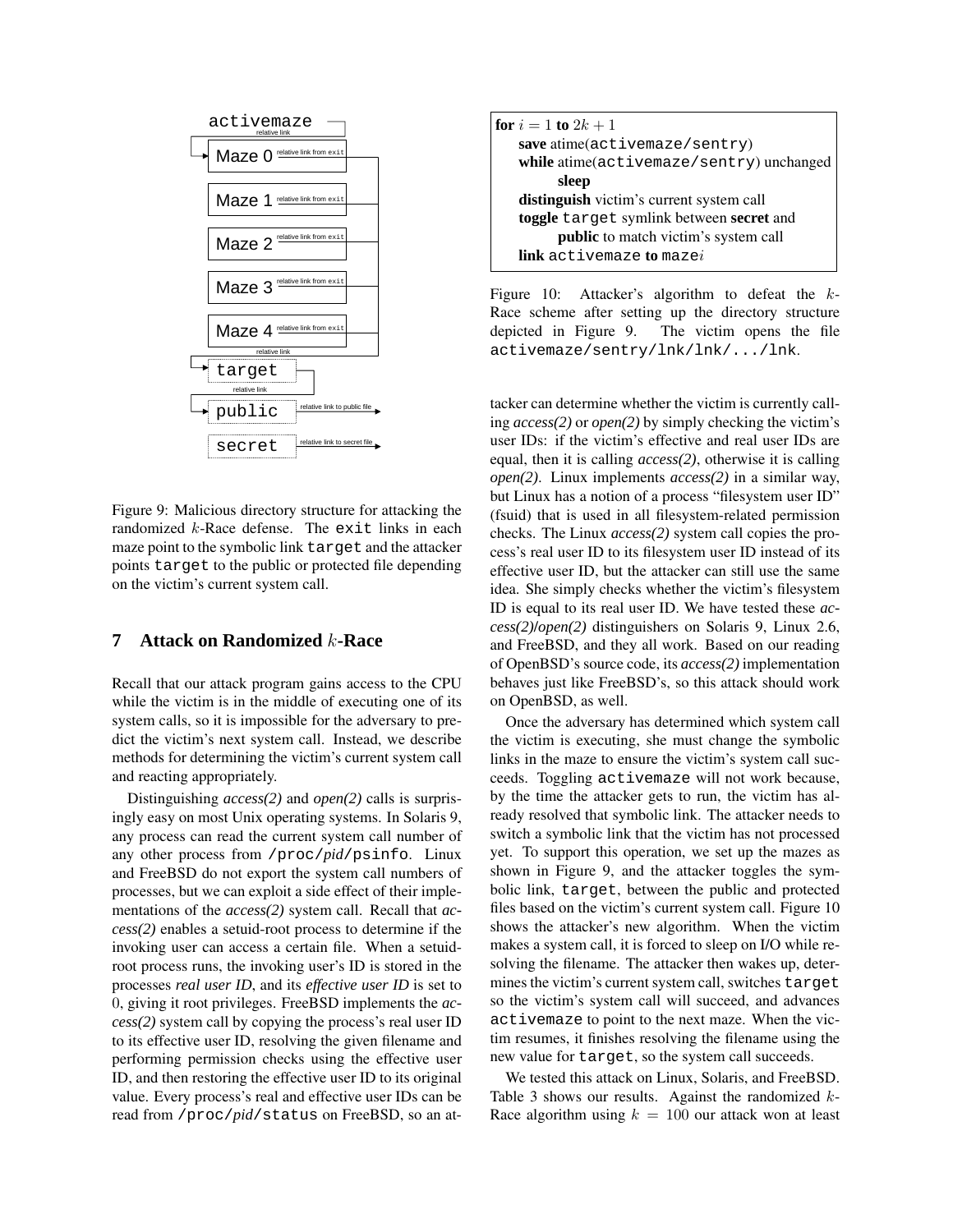|                         | Linux 2.6            | FreeBSD 4.10-PR2 | Solaris 9       |
|-------------------------|----------------------|------------------|-----------------|
|                         | 1.7 GHz Athlon       | 1.3GHZ P-IV      | 450MHZ Ultra    |
| $access(2)$ /open $(2)$ | $3 \mu$ sec          | $8 \mu$ sec      | $253 \mu$ sec   |
| $k$ -Race, $k = 7$      | $30 \mu \text{ sec}$ | 91 $\mu$ sec     | 2210 $\mu$ sec  |
| $k$ -Race, $k = 100$    | 393 $\mu$ sec        | 1190 $\mu$ sec   | 27600 $\mu$ sec |
| Fork-Open               | 135 $\mu$ sec        | 582 $\mu$ sec    | 5750 $\mu$ sec  |

Table 4: Running times for different *access(2)*/*open(2)* techniques on different operating systems. We measured the elapsed cycle count for each call and repeated each measurement 1000 times to compute the average speed. The measurements for the k-Race algorithm do not include randomized waits, so these results are a lower bound on the running time of  $k$ -Race.

19% of the trials and up to 88%. From this, we conclude that the randomized  $k$ -Race algorithm is not secure. Note also that by using system call distinguishers our attack on the randomized algorithm performs about as well as the attack on the deterministic algorithm.

The three techniques we have developed in this paper — mazes, synchronization primitives, and system call distinguishers — are general tools that adversaries can use to exploit a variety of Unix filesystem races. For this reason, we believe that race condition exploits are real threats that should be treated with the same level of care as other software vulnerabilities, such as buffer overflows and format string bugs.

### **8 Other Defenses**

**Fork.** As mentioned by Dean and Hu, there is at least one secure, cross-platform option to solve this problem. A program can eschew the use of the *access(2)* system call and rely on the operating system to enforce the permission checks when it opens the file. When the program needs to open an invoker-accessible file, it can fork a new process that then uses the *setuid(2)* call to drop the setuid privilege and run only with the rights of the invoker. The new process can then call *open(2)* and the operating system will enforce that the program's invoker has rights to open the file. Once the forked process successfully obtains a file descriptor, it can use standard Unix IPC mechanisms to pass the file descriptor back to its parent process. The parent process can use the file descriptor as normal.

We have implemented this forking technique and tested it on Linux 2.4, 2.6, Solaris 9.1, and FreeBSD 4.10-PR2 [11]. Our *fork(2)*/*open(2)* function has the same interface as *open(2)*, taking a string pathname and a flags parameter. It returns a file descriptor but ensures that the program's invoker (determined by *getuid(2)*) can access the file. We envision that the code can be placed in a library, such as libc.

One drawback with this technique is that it is much slower than the  $k$ -Race scheme using the recommended parameter  $k = 7$ , as can be seen in Table 4. However, we have shown that k-Race is insecure even up to  $k =$ 100, and our experiments show that the *fork(2)*/*open(2)* solution is faster than k-Race with  $k = 100$ .

**Kernel solutions.** Forking a process to open a file is a heavy-weight solution, and a little help from the kernel could go a long way. For example, if temporarily dropping privileges were portable across different versions of Unix, then a setuid-root program could simply temporarily drop privileges, open the file, and restore privileges. Privilege management in Unix is a notorious mess [2], but any progress on that problem would translate into immediate improvements here. Alternatively, OS kernels can add a new flag, O RUID, to the set of flags for the open call, as suggested by Dean and Hu.

Until privilege management or the O RUID flag become standardized, the C library can emulate these features to create a simple portable interface. For example, the C library could introduce a new set of user id management interfaces that hide all the non-portable details of each OS implementation. Similarly, the C library could emulate O RUID by temporarily dropping privileges while performing the *open(2)* call.

Any solution like these would enable setuid-root programs to open files with the same security guarantees as the *fork(2)*/*open(2)* solution, but with the performance of a simple call to *open(2)*. This would be a significant performance benefit, as shown in Table 4, and would be clearly superior to Dean and Hu's defense in both security and speed.

# **9 Related Work**

A number of projects use static analysis techniques to find race conditions in C source code. Bishop and Dilger gave one of the earliest formal descriptions of the *access(2)*/*open(2)* race condition and used this formalism to characterize when the race condition occurs [1]. Using this characterization, they developed a static analysis tool that finds TOCTTOU races by looking for sequences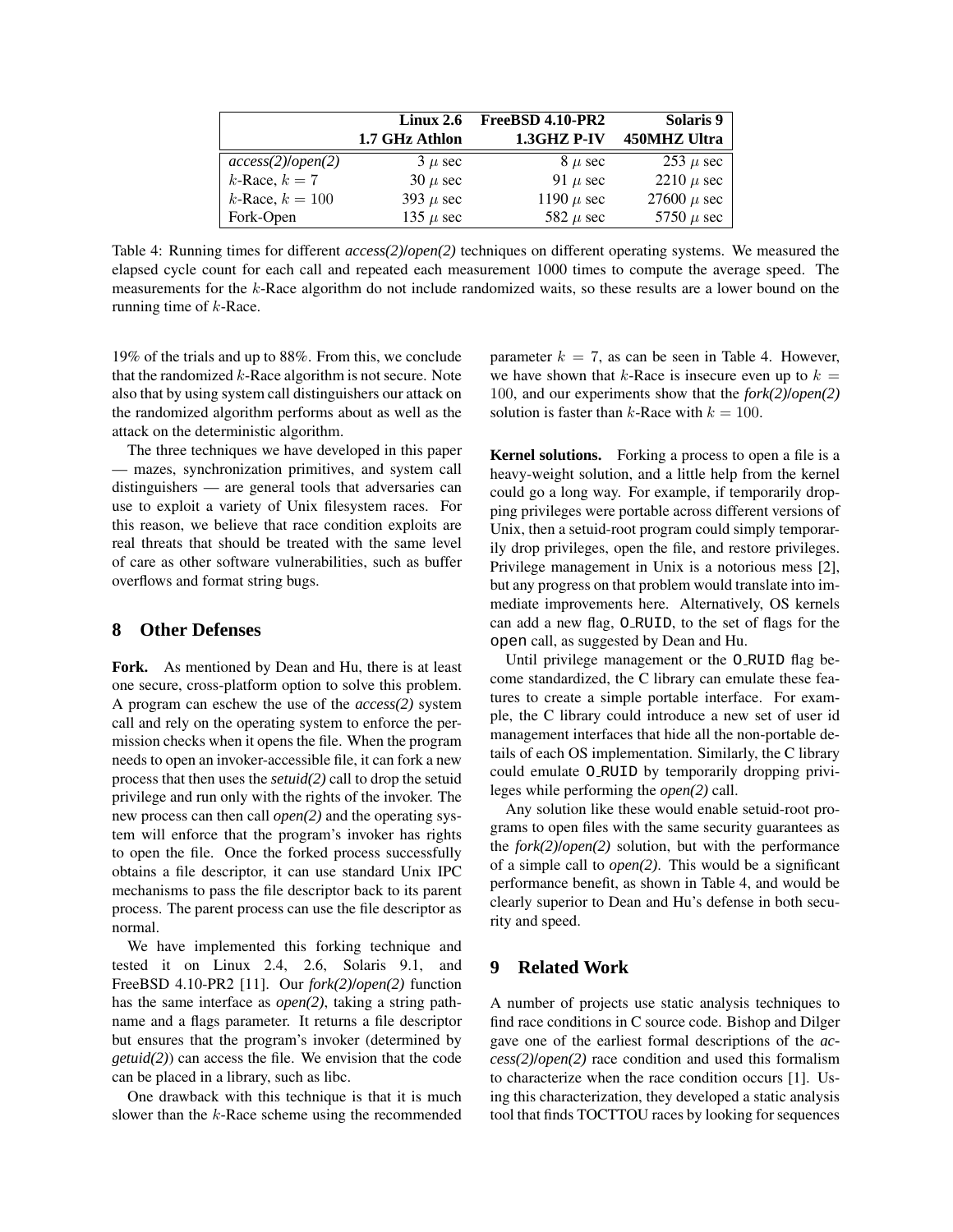of file system operations that use lexically identical arguments. Because their tool performs no data flow analysis, it may fail to report some real vulnerabilities. Chen et al. used software model checking to check temporal safety properties in eight common Unix applications [3]. Their tool, MOPS, is able to detect *stat(2)*/*open(2)* races. Later work with MOPS by Schwarz et al. checked all of Red Hat 9 and found 41 filesystem TOCTTOU bugs [10]. MOPS has similar limitations to Bishop and Dilger's tool because it also doesn't perform data flow analysis.

Static analysis techniques may generate many false positives, requiring the developer to sift through numerous warnings to find the actual bugs. Dynamic techniques aim to reduce the number of false positives by observing runtime program behavior and looking for TOCTTOU race conditions. Tsyrklevich and Yee detected races by looking for "pseudo-transactions", i.e. pairs of system calls that are prone to TOCTTOU file race vulnerabilities [12]. Upon detecting a race in a running system, their tool asks the user for a course of action. Ko and Redmond used a similar approach to look for dangerous sequences of system calls [7]. They wrote a kernel extension that looks for *interfering* system calls, i.e. system calls that changes the outcome of another group of system calls. For example, their scheme would detect our attack because the attacker's *unlink(2)* calls *interfere* with the victim's calls to *open(2)* and *access(2)*. Cowan et al developed RaceGuard, a kernel enhancement that prevents temporary file creation race conditions by detecting changes to the file system between calls to *stat(2)* and *open(2)*. Related to Tsyrklevich and Yee's pseudo-transaction notion, the QuickSilver operating system adds support for filesystem transactions [9]. A process could prevent TOCTTOU races by enclosing dependent system calls in one transaction. Mazières and Kaashoek give principles for designing an operating system to avoid TOCTTOU bugs [5]. They note that an attacker can create many files in a directory so that name resolution slows down and hence easily win TOCTTOU file races. Their solution encompasses a richer OS interface to enable finer grain access controls and greater control over name resolution.

### **10 Conclusion**

We described a practical attack on the  $k$ -Race algorithm, developed a randomized version of k-Race, and broke that scheme, too. The latter attack shows that our system call distinguishers are a powerful attack tool and that our attack is insensitive to the exact sequence of system calls performed by the victim. We therefore reaffirm the conventional wisdom that *access(2)* should never be used in secure programs. The tools we created as part of this attack — mazes, system call synchronizers, and system call distinguishers — are applicable to a wide variety of Unix filesystem races. We discussed several alternative solutions to *access(2)*/*open(2)* races that offer deterministic security guarantees.

### **Availability**

The source code for our k-Race implementation and attack software is available at http://nikita.ca/ research/races.tar.gz.

### **Acknowledgements**

We would like to thank David Molnar and the anonymous reviewers for their insightful comments and our shepherd, Eu-Jin Goh, for his help in preparing the final version of this paper. This work was supported in part by the NSF under grants CCR-0093337 and CCF-0430585 and by the US Postal Service.

### **References**

- [1] Matt Bishop and Michael Dilger. Checking for race conditions in file accesses. *Computing Systems*, 9(2):131–152, Spring 1996.
- [2] Hao Chen, Drew Dean, and David Wagner. Setuid demystified. In *Proceedings of the 11th Usenix Security Symposium*, pages 171–190, August 2002.
- [3] Hao Chen, Drew Dean, and David Wagner. Model checking one million lines of C code. In *Proceedings of the 11th Annual Network and Distributed System Security Symposium (NDSS)*, pages 171– 185, February 2004.
- [4] Drew Dean and Alan Hu. Fixing races for fun and profit: How to use *access*(2). In *Proceedings of 13th Usenix Security Symposium*, pages 195 – 206, August 2004.
- [5] David Mazières and M. Frans Kaashoek. Secure applications need flexible operating systems. In *Proceedings of the 6th Workshop on Hot Topics in Operating Systems(HotOS-VI)*, pages 56–61, 1997.
- [6] Norm Hardy. The confused deputy: (or why capabilities might have been invented). *ACM SIGOPS Operating Systems Review*, 22(4):36–38, October 1988.
- [7] Calvin Ko and Timothy Redmond. Noninterference and intrusion detection. In *Proceedings of the 2002 IEEE Symposium on Security and Privacy*, pages 177–187, May 2002.